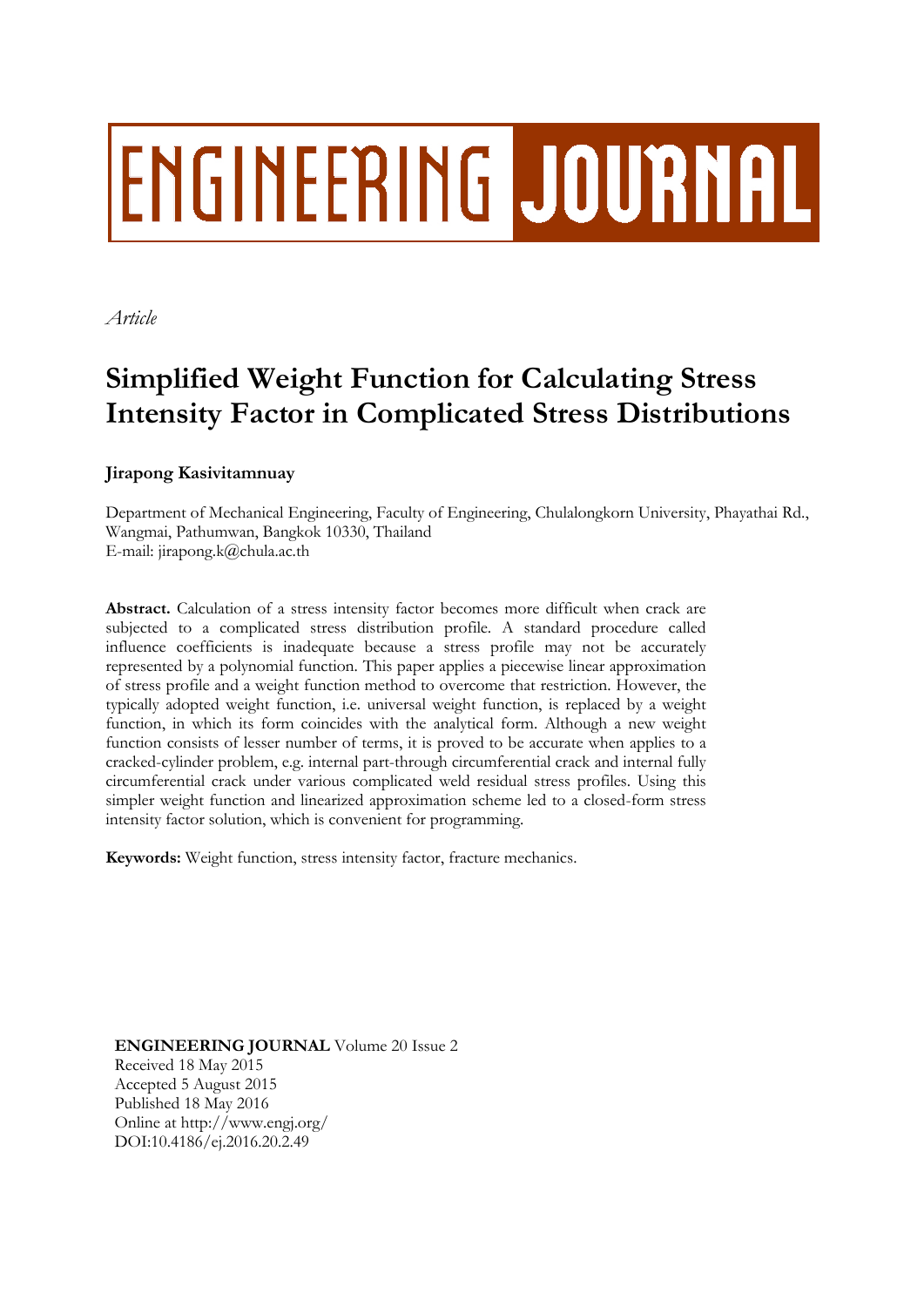#### **1. Introduction**

Industrial components such as pressure vessels or pipelines possibly contain a crack-like flaw that originated from a fabrication, e.g. welding or initiated and growth during service. A cracked component has to be assessed for their integrity and remaining useful life, i.e. perform a fitness-for-service (FFS) assessment. Several international recommended practice are developed for conducting FFS assessment, for example, API 579 [1], SINTAP/FITNET [2] etc. A review of the existing FFS recommended practices can be found in literature [3, 4].

One important step in the process of assessment is to determine a crack driving force, namely a stress intensity factor, *K*. The annex C of API 579 standard [5] provides *K*-solutions of many cracked components. This standard also adopts a method called influence coefficients for dealing with the case that crack surface is subjected to a complicated stress distribution, e.g. due to weld residual stress or thermal stress. To apply the influence coefficients method, the stress distribution along the component's wall thickness has to be fitted with the 4th order polynomial function. Note that the stress distribution may be determined from analytical, experimental or computational methods. But, the 4<sup>th</sup> order polynomial function sometimes inaccurately describes a stress distribution profile, especially in the case of a weld residual stress [6]. In this situation, a more general approach for computing *K* such as a weight function method is necessary. Because, it supports any functional form of stress distribution profile. However, the weight function has a singularity at the crack tip. As a result, special numerical and analytical techniques were proposed to minimize an error from the integration of a weight function [7, 8]. However, Wu [9] avoided the effect of singularity by approximating the stress distribution profile with a piecewise straight line. This approach results in the closed-form of *K*-solution, which is written as a summation of *K* contributed by each interval of linearized stress. This approach was further applied to many cracked bodies by Glinka [7] and successfully applied to several cases of weld residual stress [10]. Later, Shim [11] extended this approach by using a cubic spline interpolation instead of a linear interpolation and applied to a weld residual stress field. His results conform well to the finite element results.

A stress profile between discrete values of stress can be approximated by several approaches. Anderson [12] studied three approximation methods: piecewise constant, piecewise linear and piecewise quadratic. It is concluded that even the quadratic method is the most accurate, but it is difficult to implement when the stress changes abruptly. Thus, he recommended a piecewise linear representation of a stress profile. Note that, application of quadratic method does exist in the literature, for example, a work on a cracked cylinder under thermal transient load by Navabi et al. [13].

Recently, Li et al. [14] proposed a method called segment-wise polynomial interpolation. This method divides the stress profile into several segments. Each segment contained many discrete values of stress that can be fit by the 4<sup>th</sup> order polynomial function. The number of terms in weight function is also increased from typically 4 terms to 6 terms for a better accuracy. Even though this technique yields accurate results as compared with the finite element analysis (FEA) results; it requires attention from an analyst in a selection of the appropriate bounds for each segment. As a result, it is difficult to implement in a computer program.

Note that API 579 and the above researchers except Wu [9] used the 4-terms weight function in the form that was proposed by Glinka [15] which is usually known as universal weight function (UWF). However, the functional form of a universal weight function does not conform to that of derived from the analytical solution of a displacement field. The present author used to compare the UWF of a semi-infinite plate with edge crack [15] with the most accurate one [16] and found that the UWF deviated about 9%. Whereas, theoretical-form weight function deviated only 1.3% even it has only 3 terms. Results of a cylinder with an internal circumferential crack [17] also showed that if the coefficients in theoretical-form weight function were determined from the same reference cases as UWF, then UWF was less accurate. Therefore, it is interest to further explore the applicability of the simpler, i.e. 3-terms theoretical form weight function.

This paper focusses on the application of 3-terms theoretical form weight function and piecewise linear approximation of stress profile to compute *K*. First, a new closed-form *K*-solution is derived. Next, this derived equation is applied to a cylinder with an internal part-through circumferential crack and internal fully circumferential crack under complicated stress distributions. Finally, the computed *K* is compared with the finite element results from the literature [6, 11, 14] to evaluate its accuracy.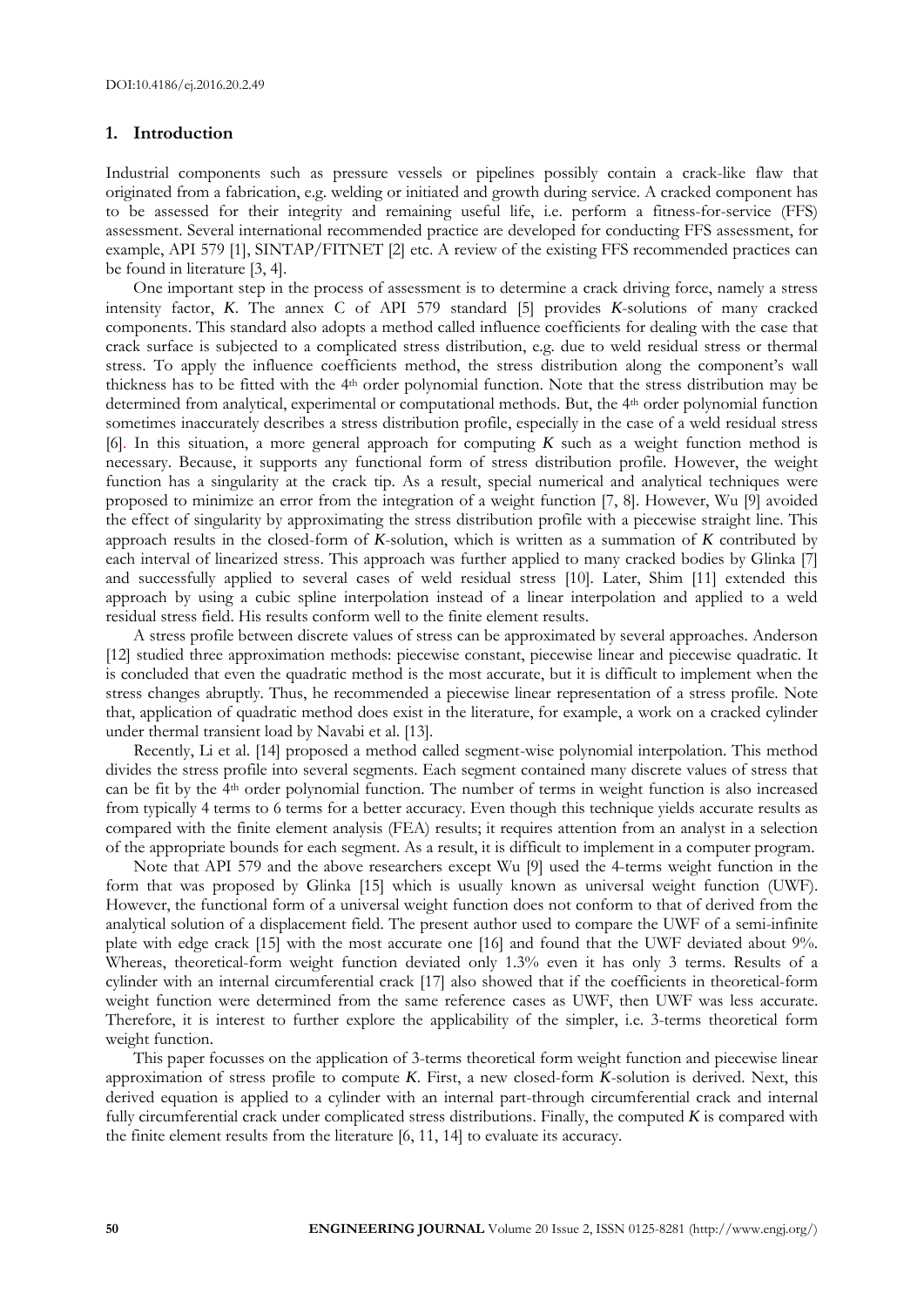#### **2. Theoretical Background**

Weight function method for calculating a stress intensity factor, *K* was firstly proposed by Bueckner in 1970 and further discussed by Rice [18]. This method is very attractive because weight function is a property of a cracked body. Once the weight function for a cracked body is known, it can be used to find the *K*-solution of that cracked body subjected to arbitrary stress distribution profile. In the case of pure mode I (opening mode), the mode I stress intensity factor  $K_I$  of 2-dimensional cracked body having an edge crack (Fig. 1) is computed from

$$
K_{I} = \int_{0}^{a} \sigma(x) \cdot m_{I}(x, a) dx
$$
 (1)

and

$$
m_{\rm I} = \frac{E'}{K_{\rm I}} \frac{\partial v}{\partial a} \tag{2}
$$

where  $m<sub>I</sub>$  is mode I weight function.

 $\sigma(x)$  is normal stress acting along the crack plane.

*x* is reference coordinate axis that is parallel to the crack plane.

*a* is crack length (or depth in the case of semi-elliptical surface crack, see Fig. 2).

*v* is a component of crack face displacement normal to a crack plane.

*E*' is an apparent Young's modulus,  $E' = E$  for plane stress and  $E' = E/(1-\nu^2)$  for plane strain. Note that  $\nu$  is Poisson's ratio.

To find a weight function of a specific cracked body, a straight-forward method uses one reference loading case of that cracked body, which solutions of *K* and crack face displacement, *v* are known. By substituting these solutions into Eq.  $(2)$ , the weight function  $m<sub>I</sub>$  can be derived. This weight function can be used for calculating  $K_I$  of that crack body subjected to arbitrary stress distribution on the crack plane. However, this is not a practical way because the crack face displacement solution is rarely available as compared with a *K*-solution.



Fig. 1. Two-dimensional body with edge crack subjected to arbitrary stress distribution on the crack plane.



Fig. 2. Plate with semi-elliptical surface crack.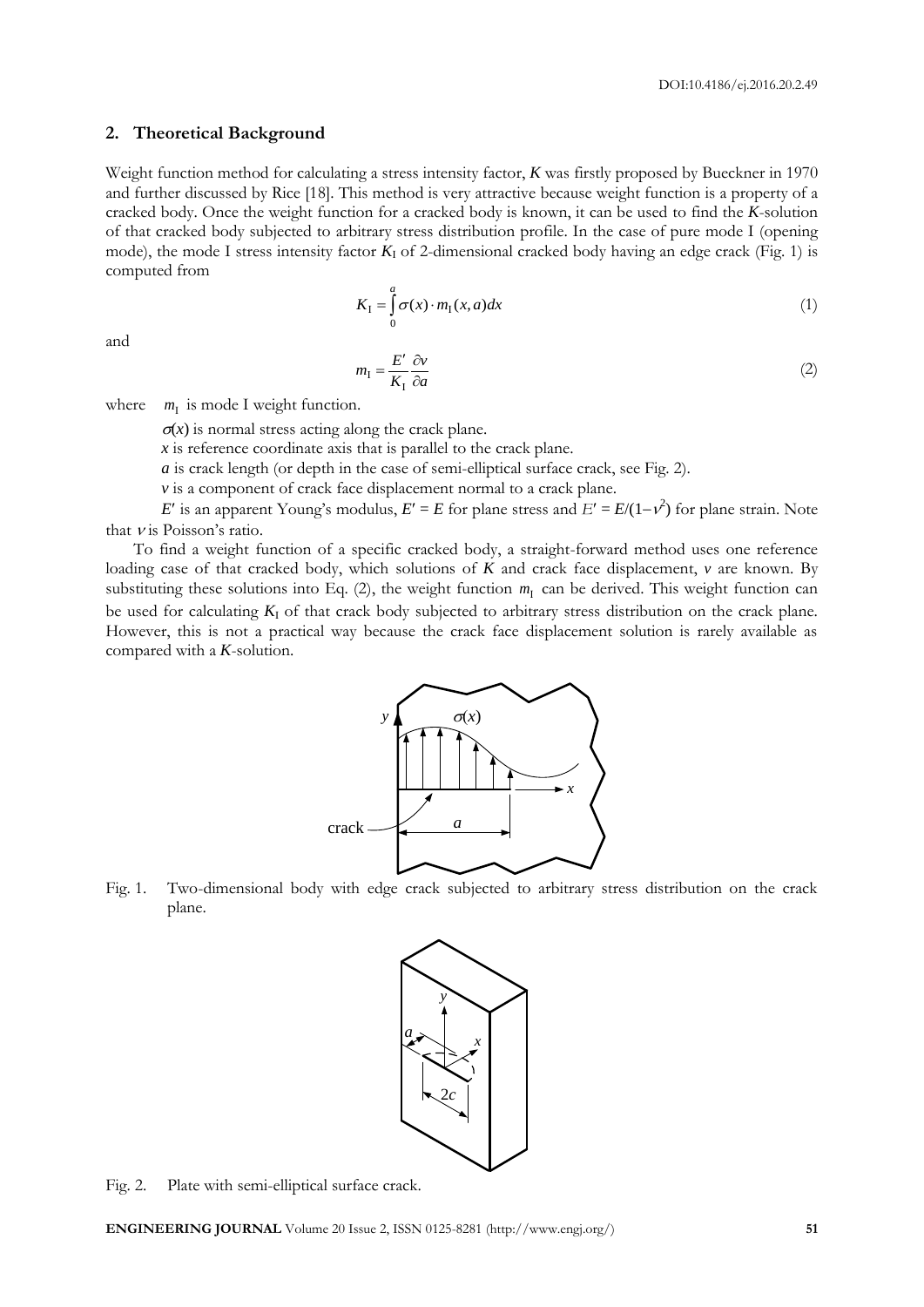Petroski and Achenbach [19] proposed a semi-inverse method to overcome this restriction. They assumed a crack face displacement function that is truncated from an analytical solution of edge crack problem. Their function is written as

$$
v(x,a) = C_1 \cdot a^{\frac{1}{2}} (a-x)^{\frac{1}{2}} + C_2 \cdot a^{-\frac{1}{2}} (a-x)^{\frac{3}{2}}
$$
 (3)

where the coefficients  $C_1$  and  $C_2$  are undetermined coefficients, which are a function of crack length.

After the substitution of Eq. (3) into (2), the derived weight function can be rearranged as the following form.

$$
m_{\rm I}(x,a) = \frac{2}{\sqrt{2\pi a(1-\rho)}} \left[ 1 + M_{1}(1-\rho) + M_{2}(1-\rho)^{2} \right]
$$
(4)

where  $\rho = x/a$ 

Petroski and Achenbach (PA) method requires one reference loading case that *K*-solution is known. This *K*-solution and Eq. (3) are then used to set up equations from two conditions called near-tip condition and self-consistency condition. Then, these equations are solved for the unknown coefficients *M*<sup>1</sup> and *M*2. Note that PA method was successfully applied to many problems [20, 21, 22].

It should be noted that Eq. (4) is applicable to the deepest point (point A) of a semi-elliptical surface crack (Fig. 2). For convenient, it will be rewritten as:

$$
m_A(x,a) = \frac{2}{\sqrt{2\pi a(1-\rho)}} \left[ 1 + M_1(1-\rho) + M_2(1-\rho)^2 \right] \tag{5}
$$

For a surface point (point B), a pure mode I weight function is expressed as follows:

$$
m_B(x, a) = \frac{2}{\sqrt{\pi a \rho}} \left( 1 + N_1 \rho + N_2 \rho^2 \right)
$$
 (6)

Later, Shen and Glinka [23] proposed a universal weight function for the deepest and surface points of semi-elliptical surface crack in the following form:

$$
m_A(x,a) = \frac{2}{\sqrt{2\pi a(1-\rho)}} \left[ 1 + M_1'(1-\rho)^{\frac{1}{2}} + M_2'(1-\rho) + M_3'(1-\rho)^{\frac{3}{2}} \right]
$$
(7)

and

$$
m_B(x,a) = \frac{2}{\sqrt{\pi a \rho}} \left( 1 + N_1' \rho^{\frac{1}{2}} + N_2' \rho + N_3' \rho^{\frac{3}{2}} \right),
$$
\n(8)

respectively.

They also proposed a method for determining the unknown coefficients, i.e. *M*, *N*, in Eq. (7) and Eq. (8) from 2 reference loading cases and a geometrical property of the crack face profile [24]. This method is later classified as a direct adjustment method (DAM).

Note again that if the unknown coefficients in Eq. (5) and Eq. (6) are determined by DAM with 2 reference loading cases, the accuracy of the weight function in Eq. (5) is improved [17] and becomes more accurate than the universal weight function.

#### **3. K-solution by the Proposed Weight Function**

This section presents a detailed derivation of *K*-solution under a piecewise linear approximation of the stress profile based on the weight functions in Eqs. (5) and (6). Weight function coefficients are determined from two reference loading cases, i.e. DAM. The first case is uniform stress distribution over the component wall thickness as shown in Fig. 3(a) and the second case is linearly distribution (Fig. 3(b)). The *K*-solutions of both loading cases are taken from the annex C of API 579 [3].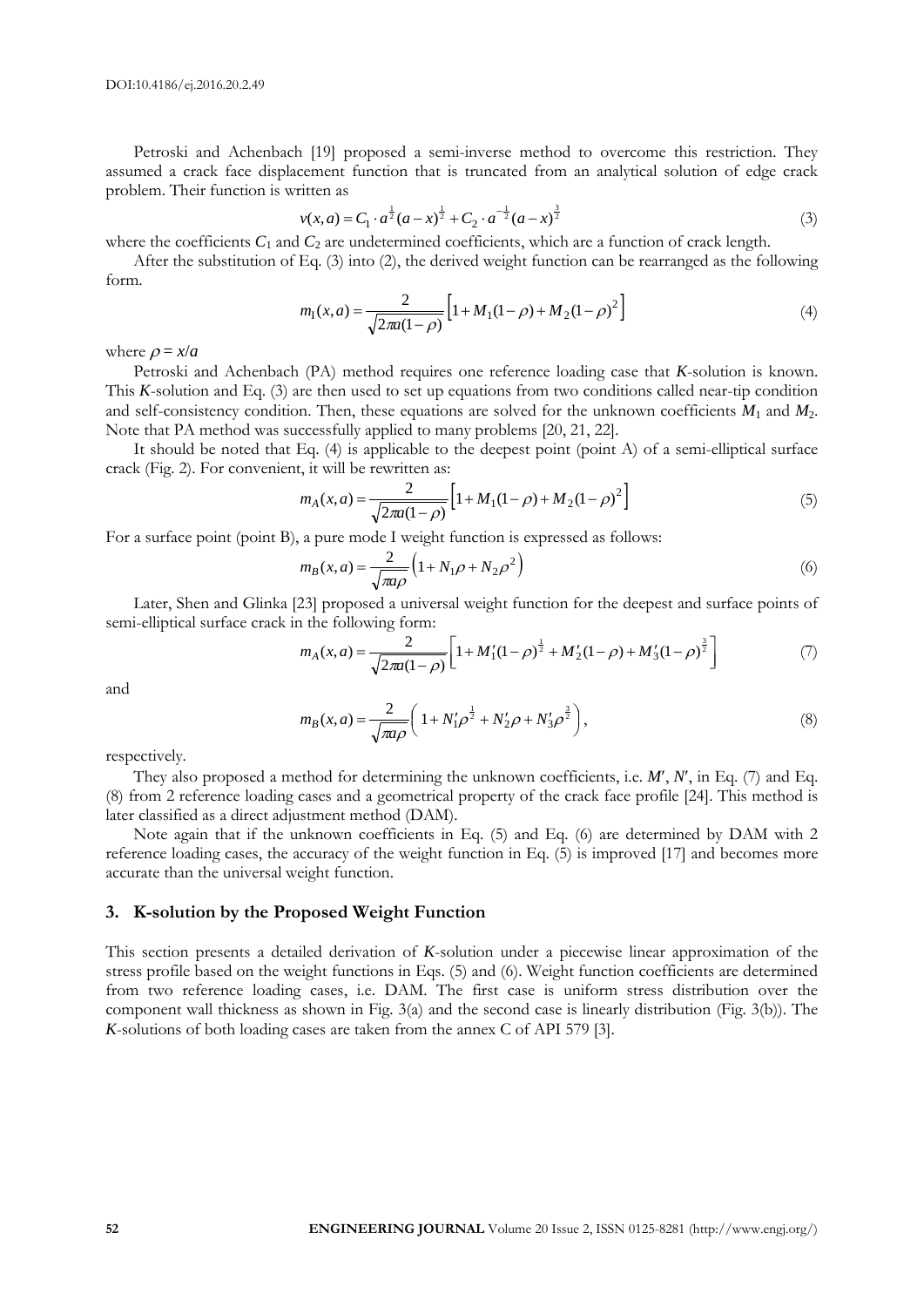

Fig. 3. Two references loading cases used for determining weight function coefficients: (a) Uniform stress distribution, (b) Linear stress distribution.

#### **3.1. K-solution of the Reference Loading Cases**

In API 579 [3], *K*-solution for a part-through circumferential crack (Fig. 4.) under uniform and linearly stress distribution over a wall thickness are

$$
K_{1, uniform} = G_0 \sqrt{\frac{\pi a}{Q}} \tag{9}
$$

and

$$
K_{1,linear} = G_1 \cdot \frac{a}{t} \cdot \sqrt{\frac{\pi a}{Q}} \,,\tag{10}
$$

respectively.

where *a*, *c* are crack depth and half crack length, respectively.

$$
Q = \begin{cases} 1 + 1.464(a/c)^{1.65} & ; a/c \le 1 \\ 1 + 1.464(c/a)^{1.65} & ; a/c > 1 \end{cases}
$$

 $G_0$ ,  $G_1$  are influence coefficients that are calculated from the following equations

$$
G_0 = \sum_{i=0}^{6} A_{i,0} \beta^i
$$
 (11)

$$
G_1 = \sum_{i=0}^{6} A_{i,1} \beta^i
$$
 (12)

$$
\beta = \frac{2\varphi}{\pi} \tag{13}
$$

The elliptic angle  $\varphi$  at the surface and deepest points are zero and  $\pi/2$ , respectively. Note that,  $Q$  is unity for a fully circumferential crack (Fig. 5). The coefficients  $A_{i,0}$  and  $A_{i,1}$  for internal part-through and internal fully circumferential cracks, are listed in the Table C.14 and Table C.11 in API 579 [3], respectively. Note that these coefficients are a function of  $R_i/t$ ,  $a/c$  and  $a/t$ .



Fig. 4. A cylinder with internal part-through circumferential crack.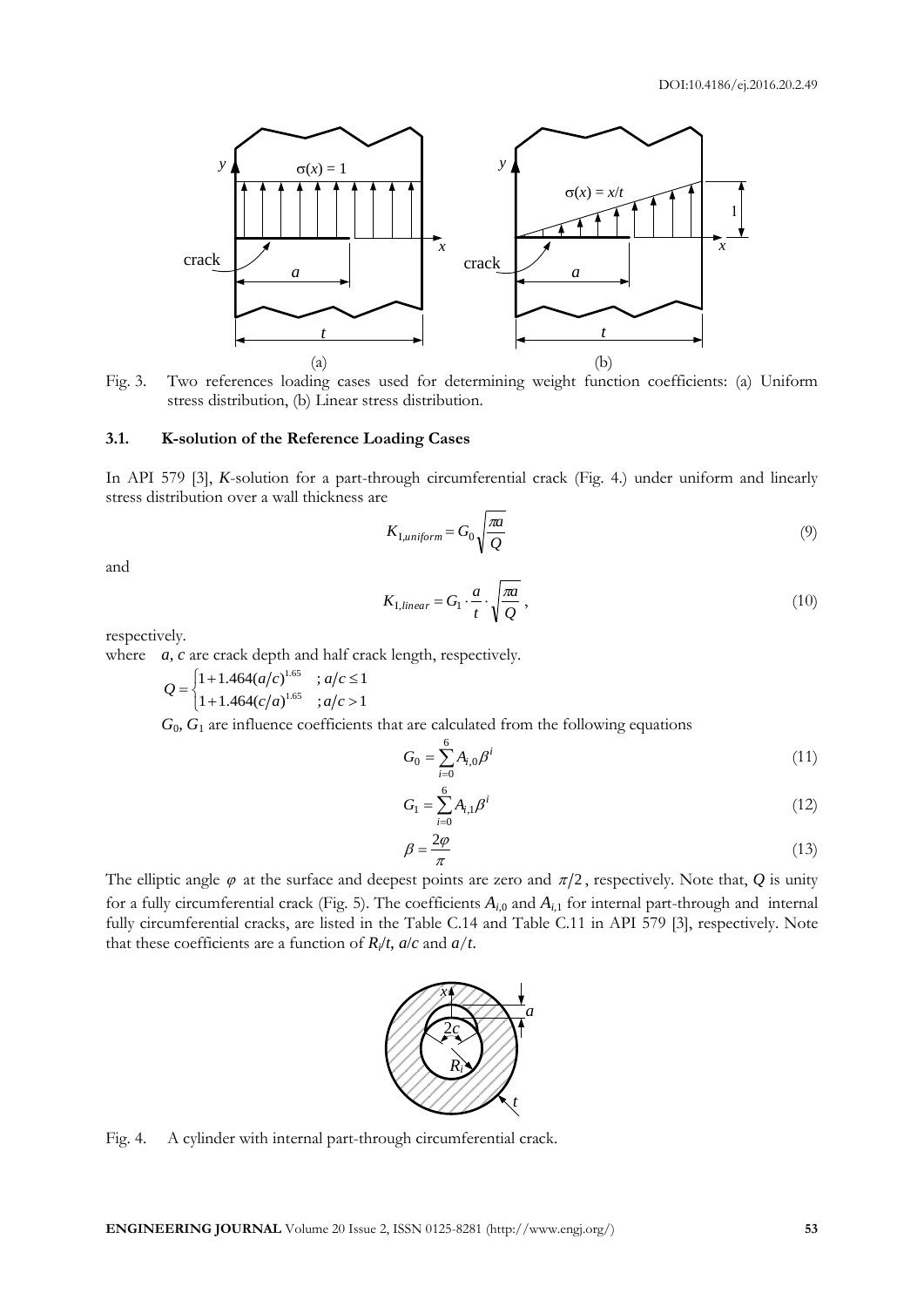

Fig. 5. A cylinder with internal fully circumferential crack.

#### **3.2. Weight Function Coefficients**

#### 3.2.1. The deepest point

Substituting the first reference loading case, i.e.  $\sigma(x) = 1$  and Eq. (5) into Eq. (1) yields

$$
K_{\text{I},uniformA} = \int_{0}^{a} 1 \cdot \sqrt{\frac{2}{\pi a(1-\rho)}} \Big[ 1 + M_1(1-\rho) + M_2(1-\rho)^2 \Big] dx
$$
  
=  $\sqrt{\frac{2a}{\pi}} \cdot \int_{0}^{1} \frac{1}{\sqrt{1-\rho}} \Big[ 1 + M_1(1-\rho) + M_2(1-\rho)^2 \Big] d\rho$ 

Integration of the equation yields

$$
K_{\text{I},\text{uniform}} = \frac{2}{15} \left( 5M_1 + 3M_2 + 15 \right) \sqrt{\frac{2a}{\pi}} \tag{14}
$$

Substituting the second reference loading case, i.e.  $\sigma(x) = x/t$  and Eq. (5) into Eq. (1) yields

$$
K_{1,linear,A} = \int_{0}^{a} \frac{x}{t} \cdot \sqrt{\frac{2}{\pi a(1-\rho)}} \Big[ 1 + M_{1}(1-\rho) + M_{2}(1-\rho)^{2} \Big] dx
$$
  

$$
= \frac{a}{t} \cdot \sqrt{\frac{2a}{\pi}} \cdot \int_{0}^{1} \frac{\rho}{\sqrt{1-\rho}} \Big[ 1 + M_{1}(1-\rho) + M_{2}(1-\rho)^{2} \Big] d\rho
$$
  

$$
K_{1,linear,A} = \frac{4}{105} (7M_{1} + 3M_{2} + 35) \sqrt{\frac{2a}{\pi}} \cdot \frac{a}{t}
$$
 (15)

Equate Eq. (14) to Eq. (9) and Eq. (15) to Eq. (10), and solve for the weight function coefficients. The result is

$$
M_1 = -\frac{15\pi}{16} \sqrt{\frac{2}{Q}} \cdot (2G_0 - 7G_1) - 10
$$
\n(16)

and

$$
M_2 = \frac{35\pi}{16} \sqrt{\frac{2}{Q}} \cdot (2G_0 - 5G_1) + \frac{35}{3}
$$
 (17)

#### 3.2.2. The surface point

Substituting the first reference loading case, i.e.  $\sigma(x) = 1$  and weight function in Eq. (5) into Eq. (1) yields

$$
K_{\text{I},uniformB} = \int_{0}^{a} 1 \cdot \sqrt{\frac{2}{\pi a \rho}} \left( 1 + N_1 \rho + N_2 \rho^2 \right) dx
$$

Integration of the equation yields

$$
K_{1, uniformB} = \frac{4}{15} (5N_1 + 3N_2 + 15) \sqrt{\frac{a}{\pi}}
$$
 (18)

Similarly, for the linearly stress distribution,  $\sigma(x) = x/t$ , we obtain

$$
K_{1,linear,B} = \frac{4}{105} \left( 21N_1 + 15N_2 + 35 \right) \sqrt{\frac{a}{\pi}} \cdot \frac{a}{t}
$$
 (19)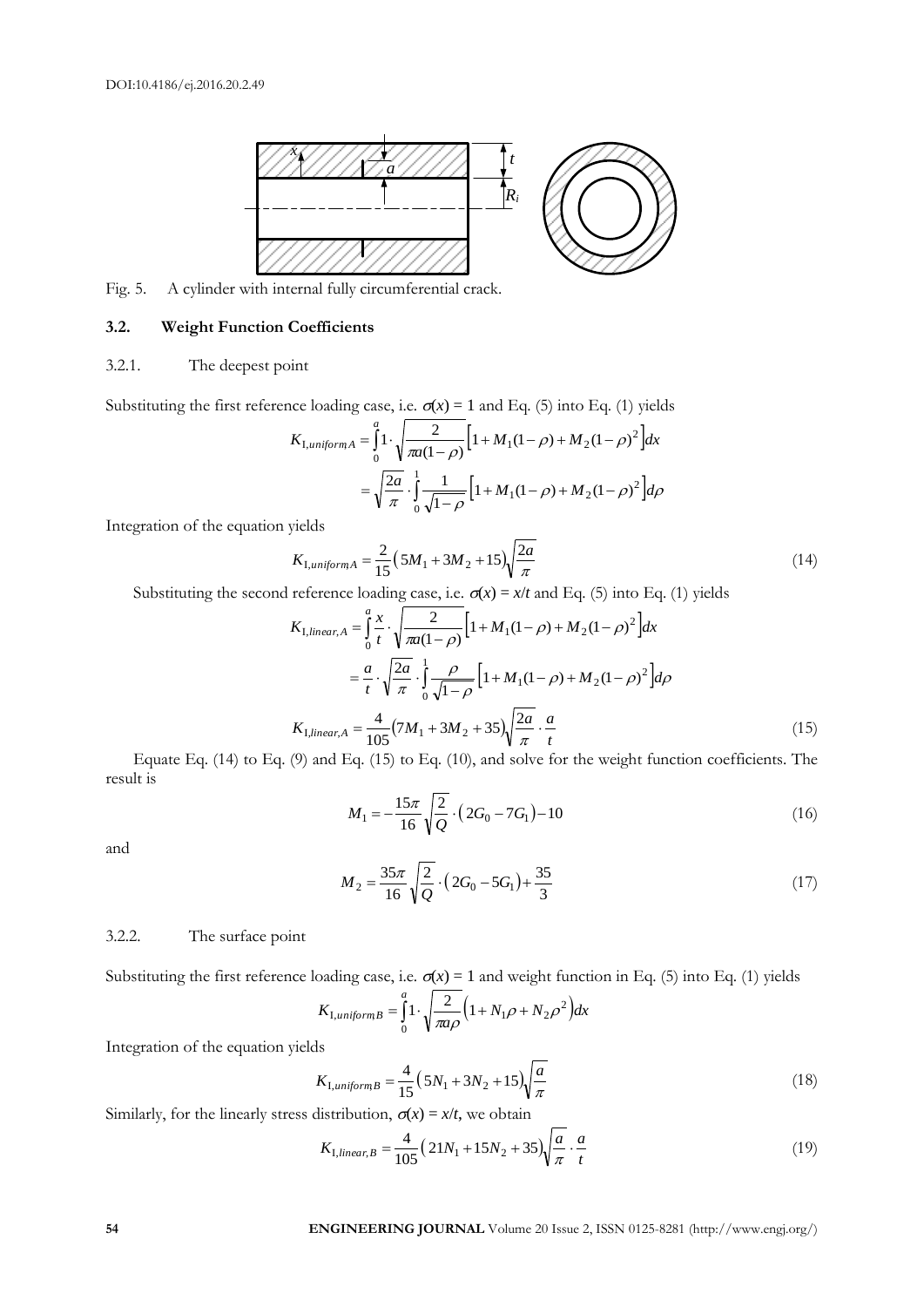Equate Eq. (18) to Eq. (9) and Eq. (19) to Eq. (10), and solve for the weight function coefficients. The result is

$$
N_1 = \frac{15 \pi}{16 \sqrt{Q}} \left( 5G_0 - 7G_1 \right) - 10 \tag{20}
$$

and

$$
N_2 = \frac{35}{16} \frac{\pi}{\sqrt{Q}} \left(5G_1 - 3G_0\right) + \frac{35}{3} \tag{21}
$$

#### **3.3. Piecewise Linear Approximation of K-solution**

Figure 6 illustrates a piecewise linear approximation of a given discrete value of stress distribution along the thickness direction. The normal stress over *i*-th interval is approximated by:

$$
\sigma_i = A_i x_i + B_i \tag{22}
$$

The fitting coefficients are

$$
A_i = \frac{\sigma_i - \sigma_{i-1}}{x_i - x_{i-1}}
$$
\n
$$
(23)
$$

$$
B_i = \sigma_i - Ax_i \tag{24}
$$

where  $i = 1, 2, 3, ...$ 

The required *K*-solution is the summation of *K* contributes from each interval. Therefore,

$$
K_{\rm I} = \sum_{i=1}^{m} (K_{\rm I})_i \, dx \tag{25}
$$

$$
(K_1)_i = \int_{x_{i-1}}^{x_i} \sigma_i \cdot m_1(x, a) \, dx \tag{26}
$$

where *m* is the number of intervals over the crack length.



Distance from inside surface, *x*

Fig. 6. Approximation of stress between two discrete points by a straight line.

For the deepest point, (*K*I)*<sup>i</sup>* is determined using the weight function in Eq. (5) and its coefficients in Eq. (16) and (17). The closed-form solution of an integration above is denoted as  $(K_{I,A})$ <sub>*i*</sub> and is expressed as:

$$
(K_{\mathrm{I},A})_i = \frac{2}{105} \sqrt{\frac{2a}{\pi} \left[ \left( 7I_1 A_i a + 35I_2 B_i \right) M_1 - \left( 3I_3 A_i a + 21I_4 B_i \right) M_2 - \left( 35I_5 A_i a + 105I_6 B_i \right) \right]}
$$
(27)

$$
I_1 = 3\left[ (1 - \rho_i)^{\frac{5}{2}} - (1 - \rho_{i-1})^{\frac{5}{2}} \right] - 5\left[ (1 - \rho_i)^{\frac{3}{2}} - (1 - \rho_{i-1})^{\frac{3}{2}} \right]
$$
(28)

$$
I_2 = \left[\rho_i (1 - \rho_i)^{\frac{1}{2}} - \rho_{i-1} (1 - \rho_{i-1})^{\frac{1}{2}}\right] - \left[(1 - \rho_i)^{\frac{1}{2}} - (1 - \rho_{i-1})^{\frac{1}{2}}\right]
$$
(29)

$$
I_3 = 2\left[ (1 - \rho_i)^{\frac{5}{2}} - (1 - \rho_{i-1})^{\frac{5}{2}} \right] + 5\left[ \rho_i (1 - \rho_i)^{\frac{5}{2}} - \rho_{i-1} (1 - \rho_{i-1})^{\frac{5}{2}} \right]
$$
(30)

$$
I_4 = \left[ (1 - \rho_i)^{\frac{1}{2}} - (1 - \rho_{i-1})^{\frac{1}{2}} \right] \cdot \left[ (\rho_i - \rho_{i-1})^2 - (1 - \rho_i)^{\frac{1}{2}} (1 - \rho_{i-1})^{\frac{1}{2}} (\rho_i + \rho_{i-1} - 2) + 3(\rho_i - 1)(\rho_{i-1} - 1) \right] \tag{31}
$$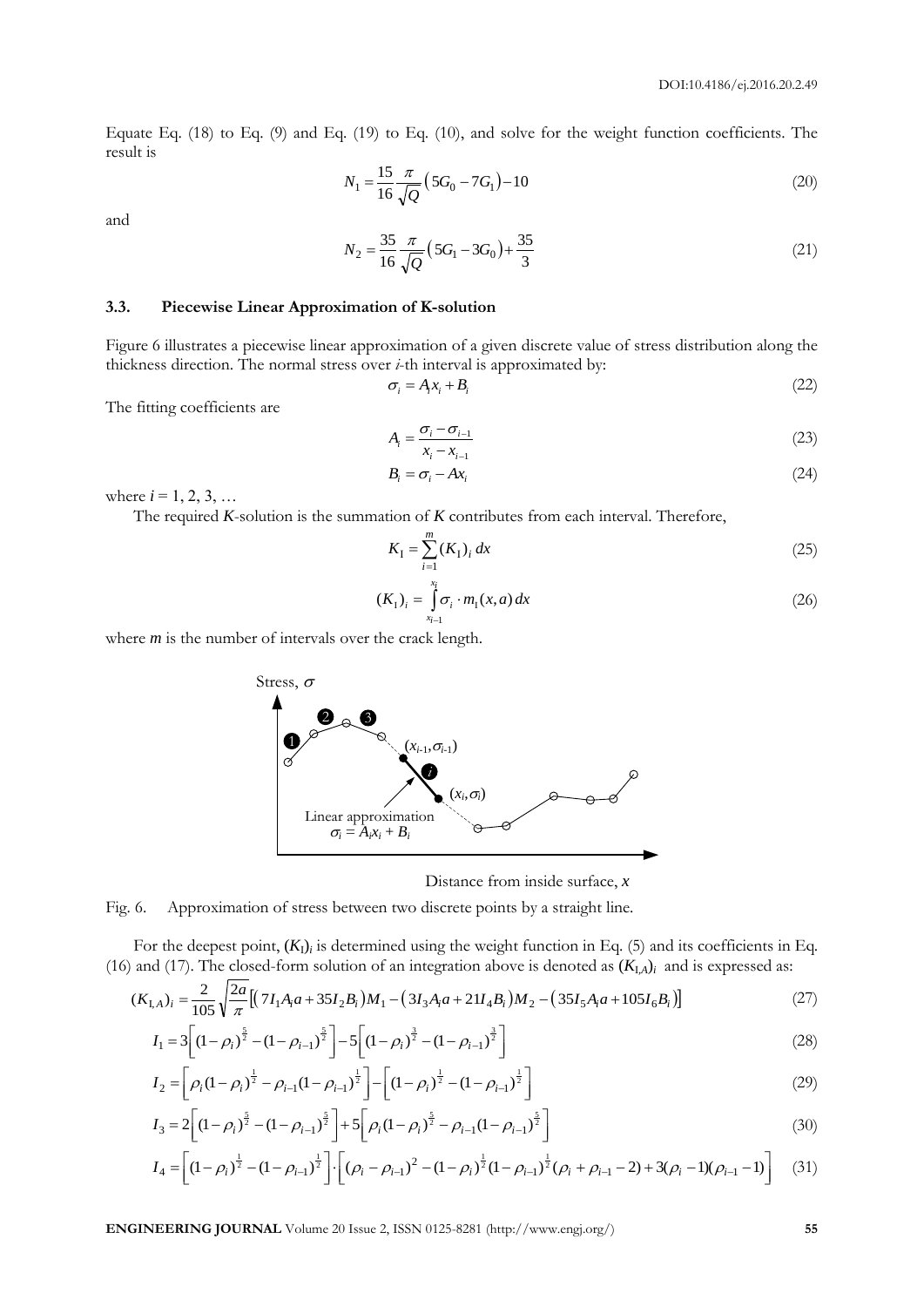$$
I_5 = 2\left[ (1 - \rho_i)^{\frac{1}{2}} - (1 - \rho_{i-1})^{\frac{1}{2}} \right] + \left[ \rho_i (1 - \rho_i)^{\frac{1}{2}} - \rho_{i-1} (1 - \rho_{i-1})^{\frac{1}{2}} \right]
$$
(32)

$$
I_6 = (1 - \rho_i)^{\frac{1}{2}} - (1 - \rho_{i-1})^{\frac{1}{2}}
$$
\n(33)

For the surface point,  $(K_l)$  is determined using the weight function in Eq. (6) and its coefficients in Eq. (20) and (21). The closed-form solution of an integration which is denoted as  $(K_{I,B})$ <sup>i</sup> is expressed as:

$$
(K_{\mathbf{I},B})_i = \frac{4}{105} \sqrt{\frac{a}{\pi} \left[ \left( 21J_1 A_i a + 35J_2 B_i \right) N_1 + \left( 15J_3 A_i a + 21J_4 B_i \right) N_2 + \left( 35J_5 A_i a + 105J_6 B_i \right) \right]}
$$
(34)

$$
J_1 = J_4 = \rho_i^{\frac{5}{2}} - \rho_{i-1}^{\frac{5}{2}}
$$
\n(35)

$$
J_2 = J_5 = \rho_i^{\frac{7}{2}} - \rho_{i-1}^{\frac{7}{2}}
$$
\n(36)

$$
J_3 = \rho_i^{\frac{7}{2}} - \rho_{i-1}^{\frac{7}{2}}
$$
\n
$$
(37)
$$

$$
J_6 = \rho_i^2 - \rho_{i-1}^2 \tag{38}
$$

#### **4. Validation**

This section summary the validation results of derived *K*-solution under a complicated weld residual stress profile taken from the literature [6, 11, 14]. These profiles are illustrated in Fig. 7 and are denoted as profile number 1, 2, 3, 4 and 5. Note that an individual value of stresses and positions along the thickness direction are digitized from a figure in the literature. It can be seen that the best-fit 4th order polynomial function fails to reproduce the shape of the stress profiles no. 2, 3 and 5. All validation cases are summarized in Table 1.

| Cases | Crack                        | $t$ (mm) | R/t | a/c             | Profile no. |                      | Location Reference |
|-------|------------------------------|----------|-----|-----------------|-------------|----------------------|--------------------|
|       | Part-through circumferential | 40       |     |                 | 1, 2        | Deepest              | [6]                |
| 2     | Part-through circumferential | 40       |     | 1/3             | 1, 2        | Deepest              | [6]                |
| 3     | Part-through circumferential | 47.33    |     | $3 \frac{1}{5}$ |             | Deepest<br>& Surface | [11]               |
|       | Fully circumferential        | 40       |     |                 | 1, 2        | Deepest              | [6]                |
|       | Fully circumferential        | 30       | 60  | $\equiv$        | 4.5         | Deepest              | 14                 |
|       |                              |          |     |                 |             |                      |                    |

Table 1. Validation cases.

To perform a validation; first, the slope and intercept of a line joining a discrete value of a stress profile were calculated from Eqs. (23) and (24). Next, determine the influence coefficients, i.e.  $G_0$ ,  $G_1$  from the appropriate tables in API 579. Note that  $G_0$ ,  $G_1$  depend on the ratio of crack depth to a wall thickness, i.e. *a*/*t*, then an interpolation is necessary for *a*/*t* values that are not tabulated. After, influence coefficients are known the weight function coefficients can be determined from Eqs. (16) and (17) for the deepest point or Eqs. (20) and (21) for the surface point. Finally, the  $K<sub>I</sub>$  for all intervals are computed from Eq. (25), together with the Eqs. (27) to (33) for the deepest point or Eqs. (34) to (38) for the surface point.



**56 ENGINEERING JOURNAL** Volume 20 Issue 2, ISSN 0125-8281 (http://www.engj.org/)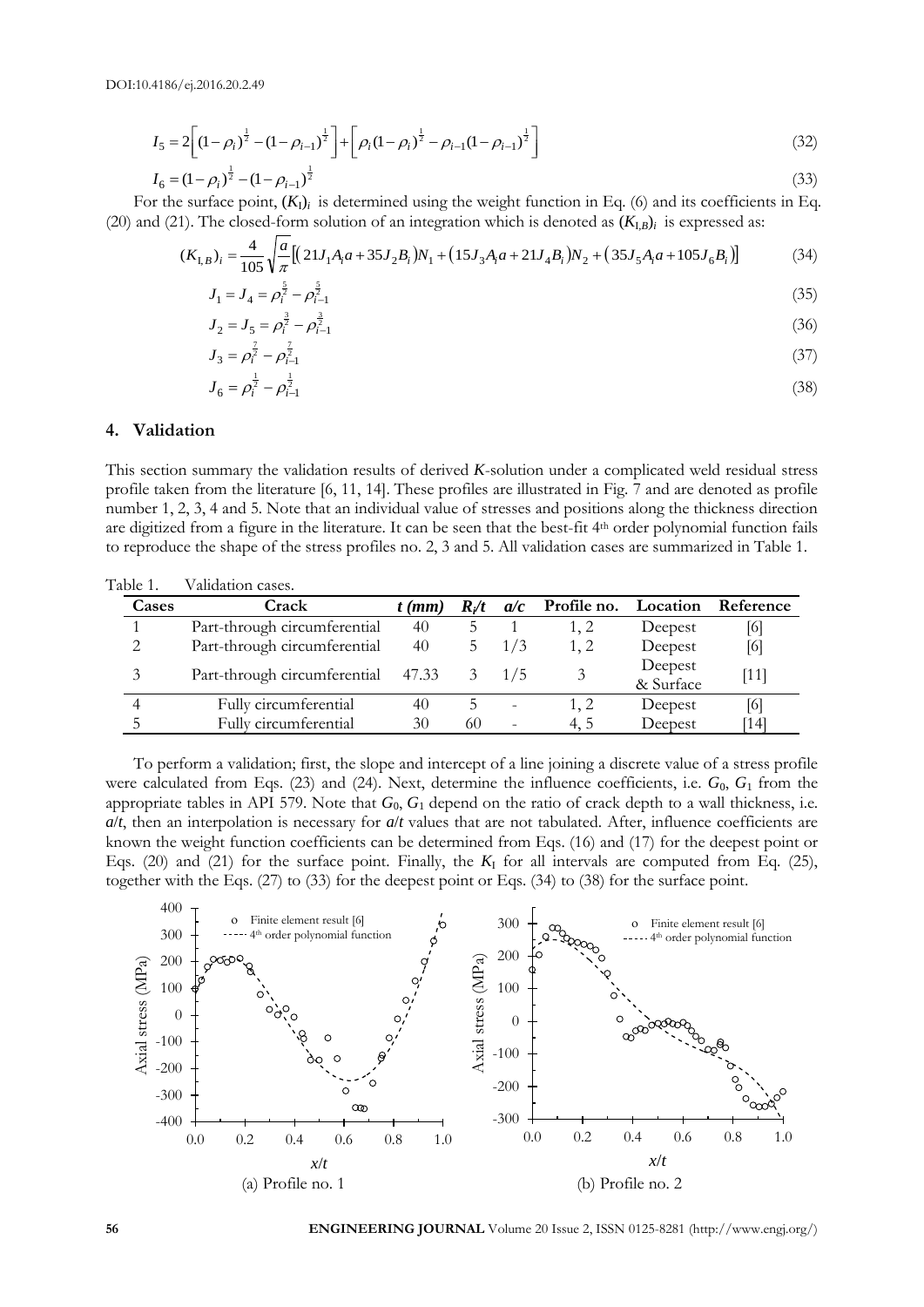

(e) Profile no. 5

Fig. 7. Weld residual stress profiles used in validation of a proposed weight function and a piecewise linear approximation of stress profile.

The results of the cases 1 to 5 are shown in the Figs. 8 to 12, respectively. The results are limited to the cases with  $a/t \le 0.8$ , because of the applicability of the influence coefficients in API 579. A plot of the FE results is also shown for comparison. It can be seen that the calculation results by the proposed weight function conforms well to the FE results.



Fig. 8. Comparison of *K*<sup>I</sup> estimated by piecewise linear approximation with FE solutions for case no. 1.

**ENGINEERING JOURNAL** Volume 20 Issue 2, ISSN 0125-8281 (http://www.engj.org/) **57**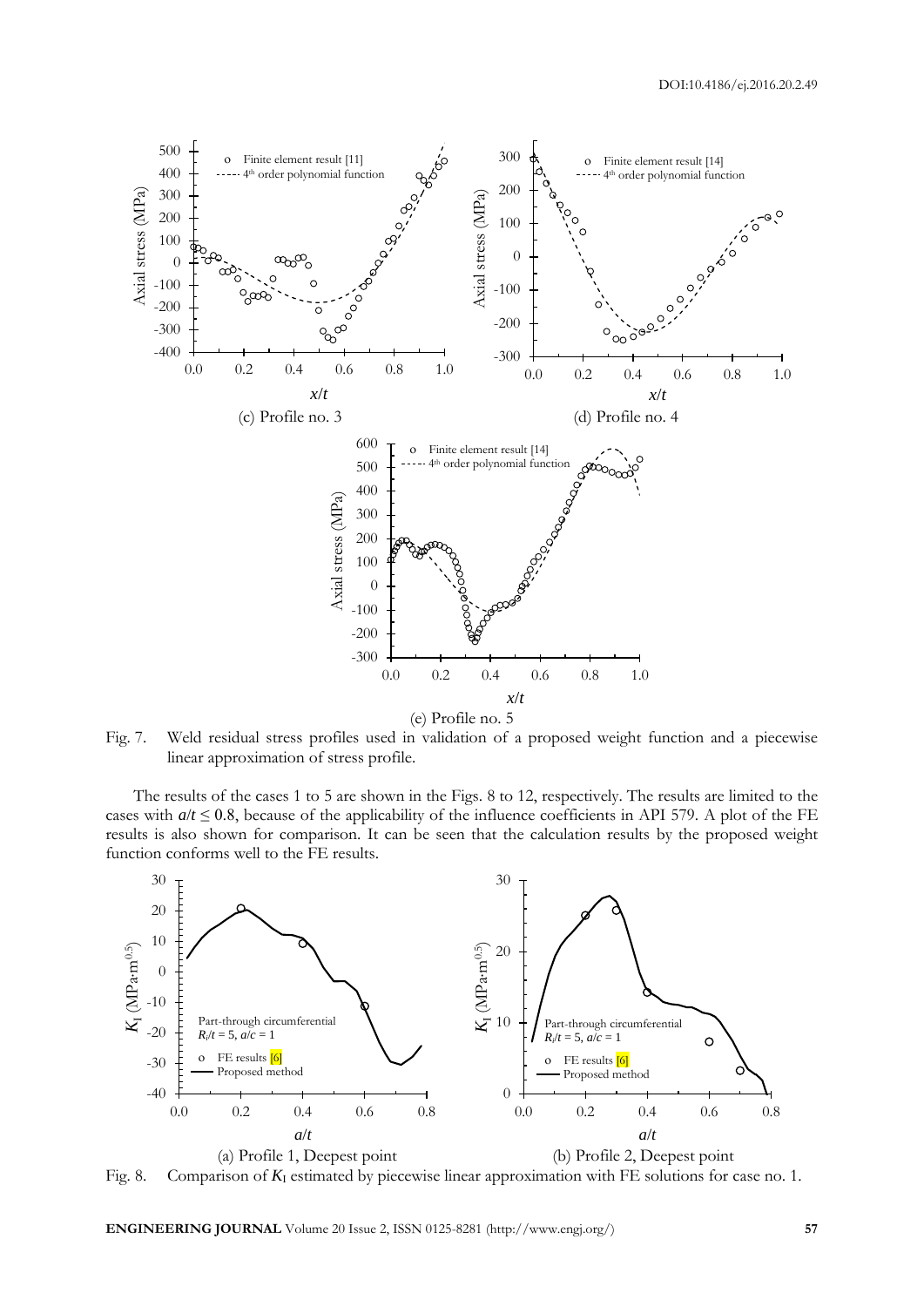

Fig. 9. Comparison of  $K_I$  estimated by piecewise linear approximation with FE solutions for case no. 2.



Fig. 10. Comparison of  $K_I$  estimated by piecewise linear approximation with FE solutions for case no. 3.



Fig. 11. Comparison of  $K_I$  estimated by piecewise linear approximation with FE solutions for case no. 4.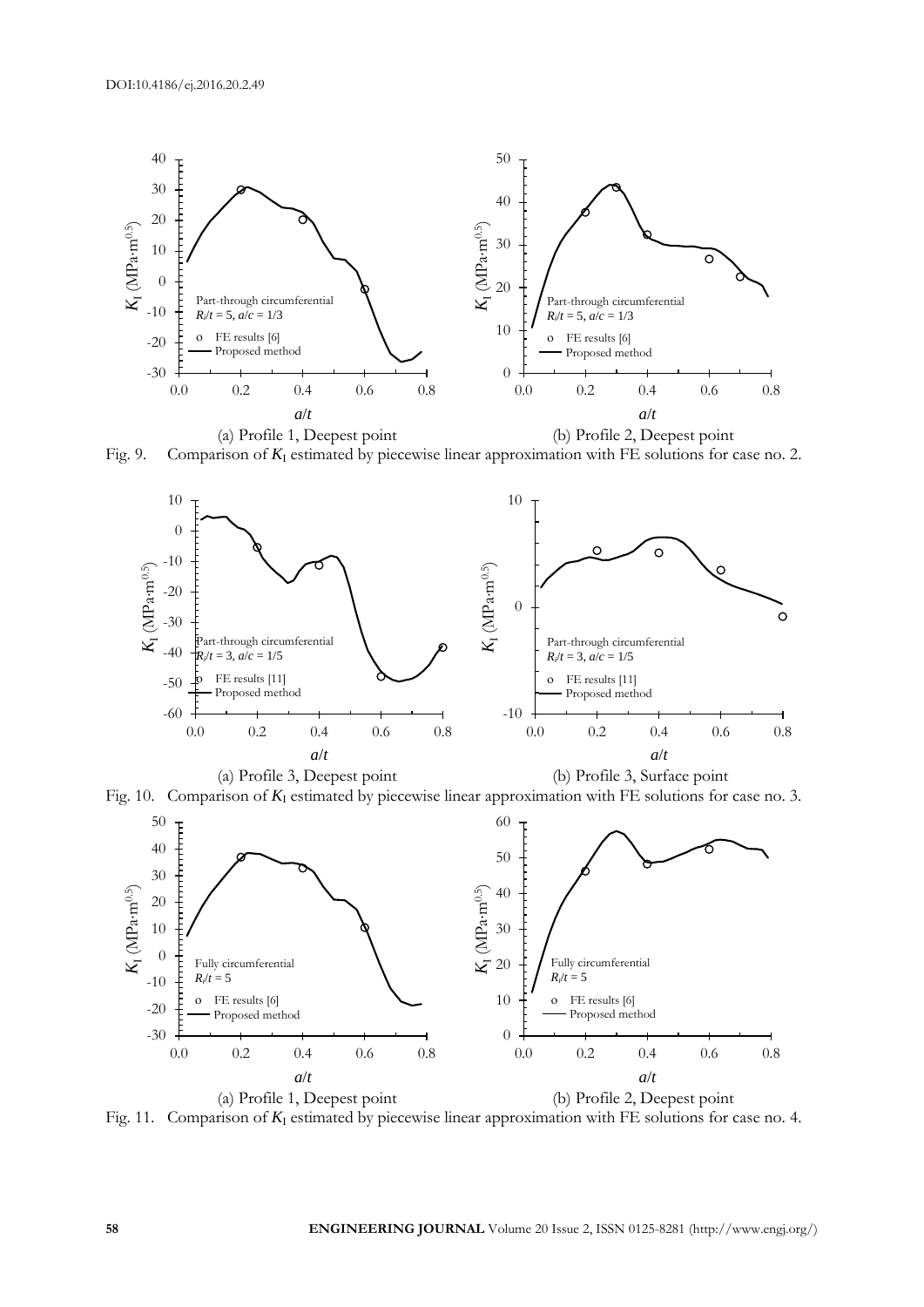

Fig. 12. Comparison of  $K_I$  estimated by piecewise linear approximation with FE solutions for case no. 5.

#### **5. Conclusions**

This study proposed a method for calculating *K* using a simpler weight function, i.e. a 3-terms theoretical form weight function, and a piecewise linear approximation of stress profile. Weight function coefficients were determined from two reference loading cases available in API 579 standard. This weight function was used to derive a new closed-form  $K$ -solution. The derived solution was validated by computing a  $K_I$  at the deepest and surface points of an internal part-through circumferential crack and the deepest point of an internal fully circumferential crack under various complicated weld residual stress profiles. It was shown that the proposed method could accurately calculate *K* in comparison with FE results and easy to program.

#### **Acknowledgement**

The author thanks Assoc. Prof. Pairod Singhatanadgid for improving a manuscript.

#### **References**

- [1] API 579, "Assessment of crack-like flaws," in *Recommended practice for fitness-for-service*," American Petroleum Institute, 2007.
- [2] U. Zerbst, M. Schödel, S. Webster, and R. A. Ainsworth, *Fitness-for-Service Fracture Assessment of Structures Containing Cracks: A Workbook based on the European SINTAP/FITNET Procedure*. Elsevier, 2007.
- [3] J. R. Ocejo, M. A. G.-Posada, F. G.-Solana, and I. Gorrochategui, "Review of existing procedures," Report SINTAP/UC/04, 1997.
- [4] K. Hasegawa, "Summary and comparison of fitness-for-service rules for structural components in the world," *Welding in the World*, vol. 51, no. 5–6, 2007.
- [5] API 579, "Annex C: Compendium of stress intensity factor solutions," in *Recommended Practice for Fitness-For-Service*. American Petroleum Institute, 2007.
- [6] C.-Y. Oh, Y.-J. Kim, Y.-J. Oh, J.-S. Kim, T.-W. Song and Y.-B. Kim, "Evaluation of stress intensity factors due to welding residual stresses for circumferential cracked pipes," *Int. J. Pres. Ves. Pip.*, vol. 105–106, pp. 36–48, 2013.
- [7] G. Glinka, "Development of weight functions and computer integration procedures for calculating stress intensity factors around cracks subjected to complex stress fields," Analytical Services & Materials, Inc., Hampton, VA, 1996.
- [8] T. Mawatari and D. V. Nelson, "Method for efficient computation of stress intensity factors from weight functions by singular point elimination," *Eng. Fract. Mech*., vol. 78, no. 16, pp. 2713–2730, 2011.
- [9] X. R. Wu, "Closed-form weight function for edge crack problems," *Acta Mech. Sinica*, vol. 6, no. 2, pp. 151–159, 1990.